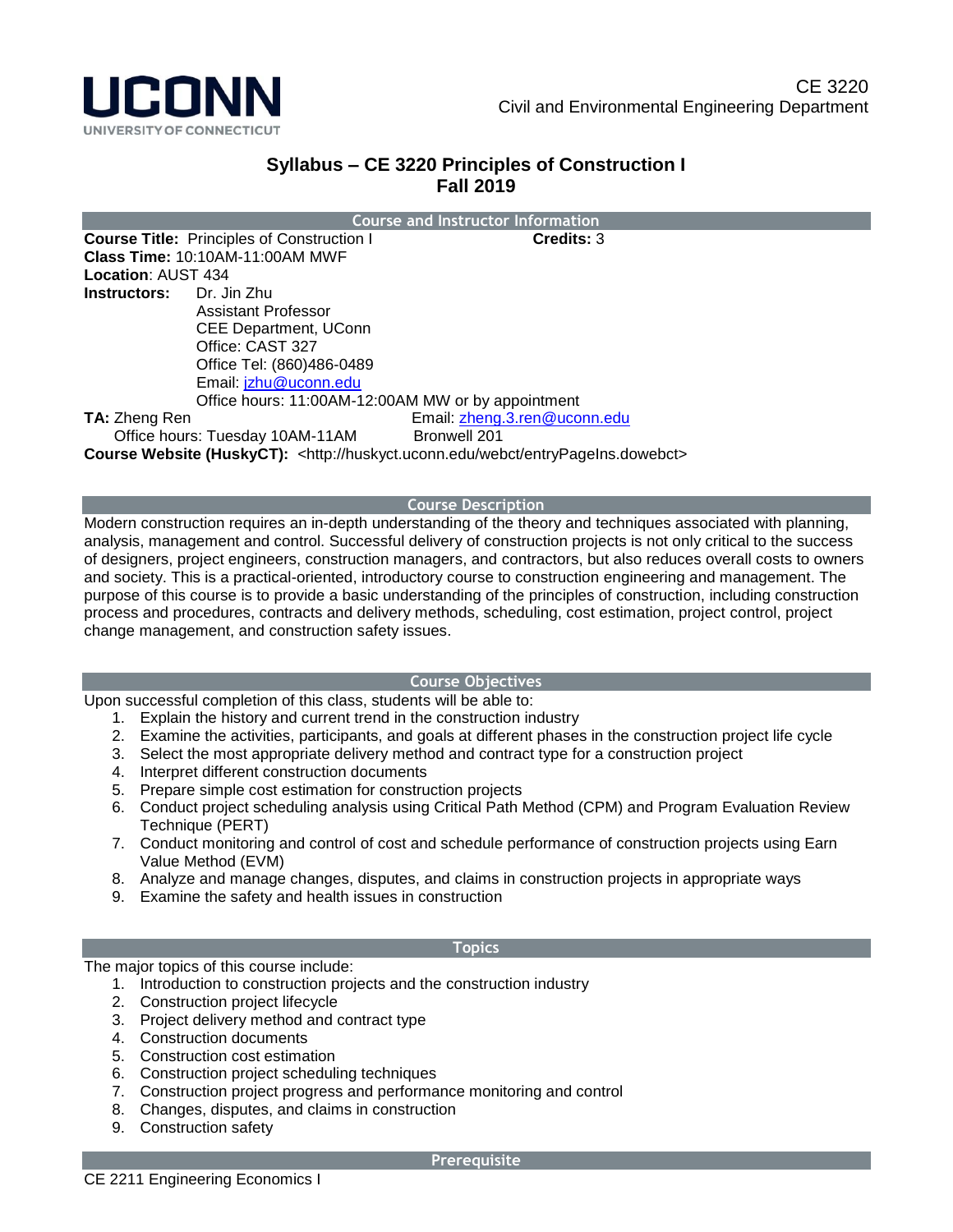#### **Course Materials**

#### **Suggested Textbook:**

Daniel W. Halpin, Bolivar A. Senior, Gunnar Lucko. (2017). Construction Management, 5<sup>th</sup> edition. Wiley. ISBN: 9781119256809.

Frederick Gould, Nancy Joyce. (2013). Construction Project Management. 4th edition. Pearson. ISBN: 0132877244.

F. Lawrence Bennett. (2003). The Management of Construction: A Project Life Cycle Approach, 1<sup>st</sup> edition. Taylor & Francis. ISBN: 0750652543.

*Additional materials (extra readings, homework assignments and solutions) will be distributed on HuskyCT.*

| <b>Components</b>             | Weight | <b>Requirements</b>                                                                                                                                                                                                                                                                                                                                                                                                                                                                                                                                                                                                                                                                                                                                                                                                                                                                                                                                                                                                                                                                                                                                                                                                                                                                                                                                                                           |  |
|-------------------------------|--------|-----------------------------------------------------------------------------------------------------------------------------------------------------------------------------------------------------------------------------------------------------------------------------------------------------------------------------------------------------------------------------------------------------------------------------------------------------------------------------------------------------------------------------------------------------------------------------------------------------------------------------------------------------------------------------------------------------------------------------------------------------------------------------------------------------------------------------------------------------------------------------------------------------------------------------------------------------------------------------------------------------------------------------------------------------------------------------------------------------------------------------------------------------------------------------------------------------------------------------------------------------------------------------------------------------------------------------------------------------------------------------------------------|--|
| Homework                      | 15%    | Seven assignments will be given and collected on the dates indicated on the<br>Course Calendar. Homework will be posted on HuskyCT. Each assignment is<br>collected at the beginning of the class on the due date. No late submission will be<br>accepted. It is expected that homework is printed neatly or typed. Illegible<br>homework will be considered incomplete. The top 6 out of 7 homework grades will<br>be counted for the overall homework score. For each homework problem, students<br>will receive 1/2 credit for attempting the problem and showing their steps to arrive at<br>the solution, and 1/2 credit for arriving the correct answer. Solutions will be<br>discussed in class.                                                                                                                                                                                                                                                                                                                                                                                                                                                                                                                                                                                                                                                                                       |  |
| <b>Class</b><br>Participation | 10%    | Class participation accounts for 10% of your grade in this course. Class<br>participation includes actively solving practice problems in class, participating<br>small group activities and discussions in class, and proactively contributing to<br>class by offering ideas and asking questions.                                                                                                                                                                                                                                                                                                                                                                                                                                                                                                                                                                                                                                                                                                                                                                                                                                                                                                                                                                                                                                                                                            |  |
| <b>Term Project</b>           | 20%    | There are two formats of term project that you can choose. The traditional term<br>project is conducted by a group consists of 4 members. Each group will select a<br>construction-related research topic, conduct relevant research, and submit a term<br>paper and make a group presentation. Grading criteria and detailed requirements<br>will be posted on HuskyCT. You can select research topics from a list of options:<br>Infrastructure public private partnerships<br>Green construction<br>$\bullet$<br>Lean construction<br>$\bullet$<br><b>Building Information Modeling</b><br>٠<br>3D printing in the construction industry<br>The application of drones in the construction industry<br>The future of virtual reality in construction management<br>$\bullet$<br>Prefabrication and modularization in construction<br>Blockchain technology and smart contract in construction<br>Other topics are encouraged and should be discussed with and approved by the<br>instructor. You can also choose to do an innovative self-designed term project, in<br>which you can use your time to study/develop/create things that you are<br>passionate about. The deliverable of your term project is completely defined by<br>yourself. It could be a 3D construction model, a market report, a Twitter account or<br>anything you propose and the instructor agrees to be valuable. |  |
| Mid-term Exam                 | 25%    | There will be a mid-term exam on October 11 <sup>th</sup> . The exam will include multiple<br>choice questions, short answer questions, and problems.                                                                                                                                                                                                                                                                                                                                                                                                                                                                                                                                                                                                                                                                                                                                                                                                                                                                                                                                                                                                                                                                                                                                                                                                                                         |  |
| <b>Final Exam</b>             | 30%    | The final exam is scheduled during Dec. 9-15. Check HuskyCT for a final date and<br>time as we near final exam week. The final exam will be cumulative with more<br>emphasis on contents covered after the mid-term exam. The exam will include<br>multiple choice questions, short answer questions, and problems.                                                                                                                                                                                                                                                                                                                                                                                                                                                                                                                                                                                                                                                                                                                                                                                                                                                                                                                                                                                                                                                                           |  |

#### **Course Requirements and Grading**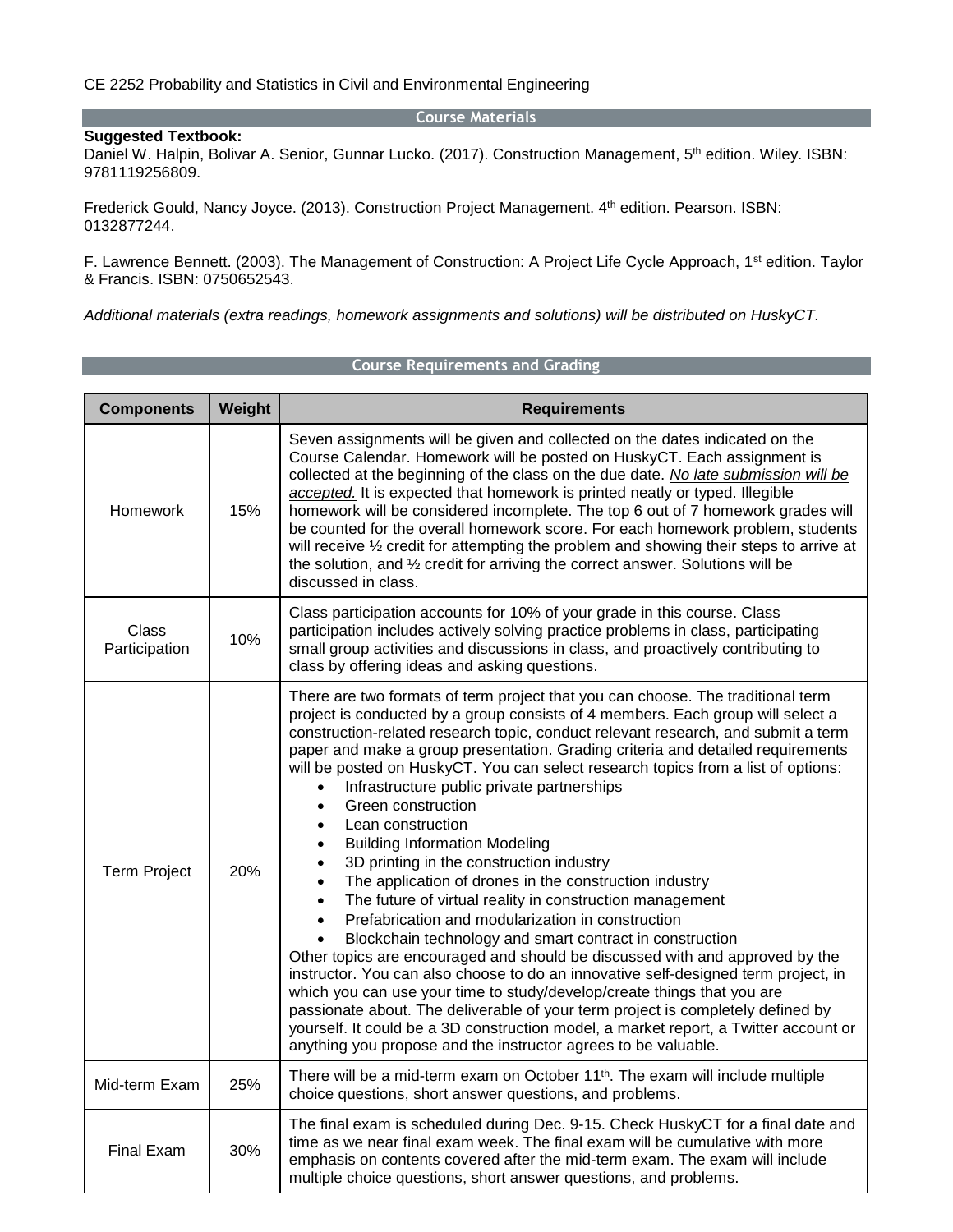## **Grading Scale:**

| Grade  | <b>Letter Grade</b> | <b>GPA</b> |
|--------|---------------------|------------|
| 93-100 | A                   | 4.0        |
| 90-92  | А-                  | 3.7        |
| 87-89  | B+                  | 3.3        |
| 83-86  | В                   | 3.0        |
| 80-82  | В-                  | 2.7        |
| 77-79  | $C+$                | 2.3        |
| 73-76  | C                   | 2.0        |
| 70-72  | C-                  | 1.7        |
| 67-69  | D+                  | 1.3        |
| 63-66  | D                   | 1.0        |
| 60-62  | D-                  | 0.7        |
| <60    | F                   | 0.0        |

## **Feedback and Grades**

I will make every effort to provide feedback and grades. To keep track of your performance in the course, refer to My Grades in HuskyCT.

## **Student Responsibilities and Resources**

As a member of the University of Connecticut student community, you are held to certain standards and academic policies. In addition, there are numerous resources available to help you succeed in your academic work. This section provides a brief overview to important standards, policies and resources.

## **Student Code**

You are responsible for acting in accordance with the [University of Connecticut's Student Code](http://community.uconn.edu/the-student-code/) Review and become familiar with these expectations. In particular, make sure you have read the section that applies to you on Academic Integrity:

● [Academic Integrity in Undergraduate Education and Research](http://community.uconn.edu/the-student-code-appendix-a/)

Cheating and plagiarism are taken very seriously at the University of Connecticut. As a student, it is your responsibility to avoid plagiarism. If you need more information about the subject of plagiarism, use the following resources:

- [Plagiarism: How to Recognize it and How to Avoid It](http://lib.uconn.edu/instruction/tutorials/plagiarism.htm)
- [Instructional Module about Plagiarism](http://web.uconn.edu/irc/PlagiarismModule/intro_m.htm)
- [University of Connecticut Libraries' Student Instruction](http://lib.uconn.edu/about/get-help/start-guides/undergraduate-students/) (includes research, citing and writing resources)

# **Copyright**

Copyrighted materials within the course are only for the use of students enrolled in the course for purposes associated with this course and may not be retained or further disseminated.

# **Adding or Dropping a Course**

You must officially drop a course through the [Student Administration System](http://studentadmin.uconn.edu/) to avoid receiving an "F" on your permanent transcript. Simply discontinuing class or informing the instructor you want to drop does not constitute an official drop of the course. For more information, refer to the:

● [Undergraduate Catalog](http://catalog.uconn.edu/)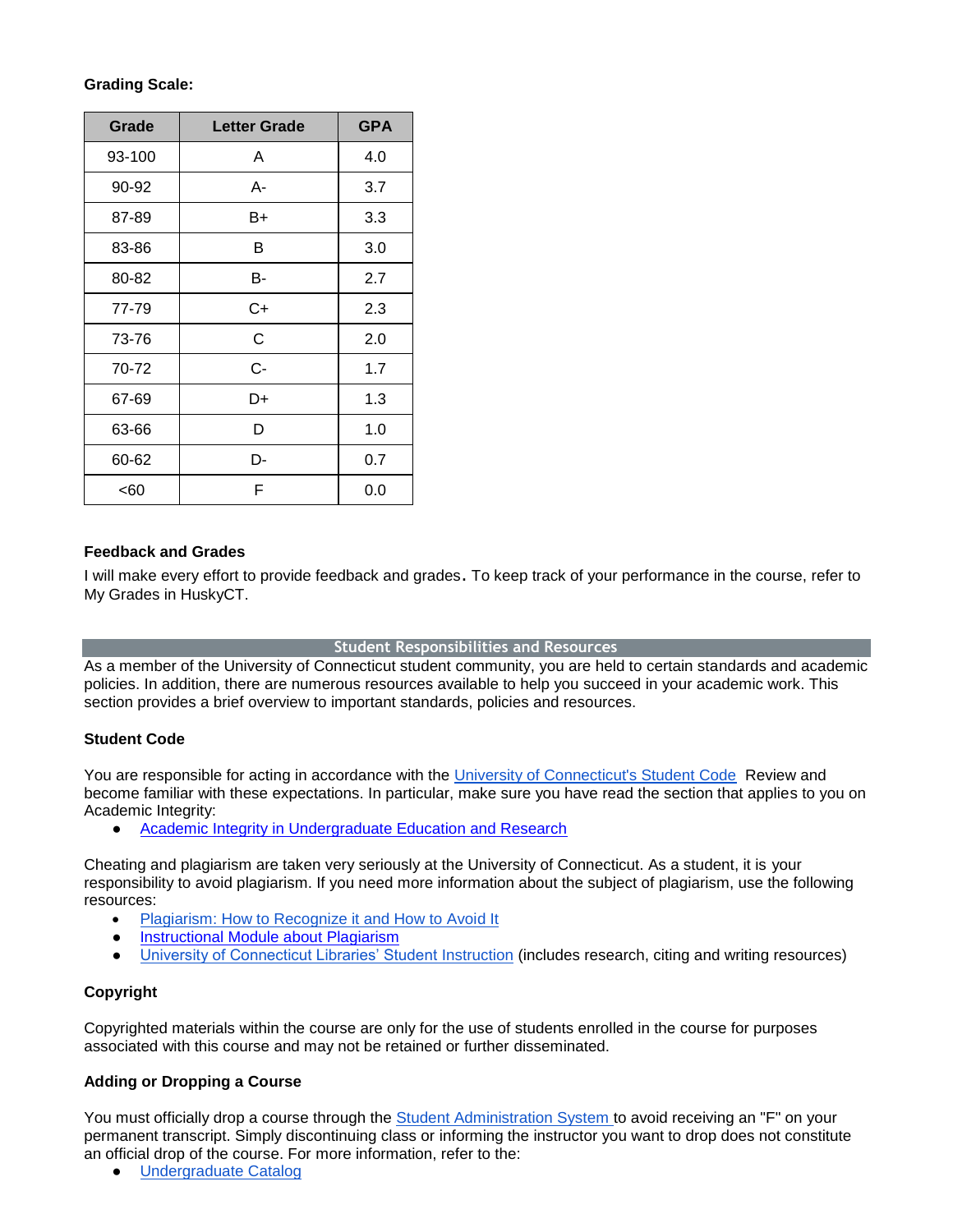### **Academic Calendar**

The University's **Academic Calendar** contains important semester dates.

### **Students with Disabilities**

Students needing special accommodations should work with the University's Center for Students with Disabilities [\(CSD\).](http://csd.uconn.edu/) You may contact CSD by calling (860) 486-2020 or by emailing [csd@uconn.edu.](mailto:csd@uconn.edu) If your request for accommodation is approved, CSD will send an accommodation letter directly to your instructor(s) so that special arrangements can be made. (Note: Student requests for accommodation must be filed each semester.)

### **Course Calendar (Tentative)**

| <b>Week</b>    | Lecture          | <b>Date</b>                     | <b>Topic</b>                                                                         | <b>Assignment</b>                                 |
|----------------|------------------|---------------------------------|--------------------------------------------------------------------------------------|---------------------------------------------------|
| 1              | 1                | Monday, August 26               | <b>Course Introduction</b>                                                           |                                                   |
|                | $\boldsymbol{2}$ | Wednesday, August 28            | Introduction to Construction I                                                       |                                                   |
|                | 3                | Friday, August 30               | Introduction to Construction II                                                      |                                                   |
|                |                  | Monday, September 2 (Labor Day) | No Class                                                                             |                                                   |
| $\overline{2}$ | $\overline{4}$   | Wednesday, September 4          | Project Life Cycle Overview                                                          | Term paper team<br>and topics<br>submission       |
|                | 5                | Friday, September 6             | Value Engineering in Preconstruction                                                 |                                                   |
|                | $6\phantom{1}6$  | Monday, September 9             | <b>Construction Project Delivery Methods</b>                                         | HW1 assigned                                      |
|                | $\overline{7}$   | Wednesday, September 11         | <b>Construction Project Contract Types</b>                                           |                                                   |
| 3              | 8                | Friday, September 13            | <b>Exercise Class: Case Study of "The</b><br><b>Foolproof Construction Contract"</b> |                                                   |
|                | 9                | Monday, September 16            | <b>Construction Project Contract Types</b>                                           |                                                   |
| 4              | 10               | Wednesday, September 18         | <b>Bidding and Negotiation</b>                                                       |                                                   |
|                | 11               | Friday, September 20            | <b>Guest Lecture: BIM</b>                                                            | HW#1 due                                          |
|                | 12               | Monday, September 23            | <b>Jobsite Visit</b>                                                                 |                                                   |
| 5              | $\overline{13}$  | Wednesday, September 25         | <b>Construction Contract Documents</b>                                               |                                                   |
|                | 14               | Friday, September 27            | <b>Cost Estimation I</b>                                                             | Term project<br>interim report I<br>due           |
|                | 15               | Monday, September 30            | <b>Cost Estimation I</b>                                                             |                                                   |
| 6              | 16               | Wednesday, October 2            | <b>Cost Estimation: Quantity Takeoff II</b>                                          | HW#2 assigned                                     |
|                | $\overline{17}$  | Friday, October 4               | <b>Cost Estimation: Quantity Takeoff II</b>                                          |                                                   |
|                | 18               | Monday, October 7               | <b>Cost Estimation: Estimation Methods II</b>                                        |                                                   |
| $\overline{7}$ | 19               | Wednesday, October 9            | <b>Cost Estimation: Estimation Methods III</b>                                       | HW#2 due/<br>HW #3 assigned                       |
|                | 20               | Friday, October 11              | <b>Mid-term Exam</b>                                                                 |                                                   |
|                | 21               | Monday, October 14              | Mid-term Exam Return                                                                 |                                                   |
| 8              | 22               | Wednesday, October 16           | Scheduling: Bar Chart                                                                |                                                   |
|                | 23               | Friday, October 18              | Scheduling: Critical Path Method                                                     | HW#3 due                                          |
|                | 24               | Monday, October 21              | <b>Scheduling: Float Analysis</b>                                                    | HW#4 assigned                                     |
| 9              | 25               | Wednesday, October 23           | Scheduling: PERT                                                                     |                                                   |
|                | 26               | Friday, October 25              | <b>Exercise Class: Scheduling</b>                                                    |                                                   |
| 10             | 27               | Monday, October 28              | Project Monitoring and Control:<br><b>Concepts and Process</b>                       | HW#5 assigned                                     |
|                | 28               | Wednesday, October 30           | <b>Guest Lecture: Pre-construction</b>                                               | HW#4 due/Term<br>project interim<br>report II due |
|                | 29               | Friday, November 1              | Project Monitoring and Control: Earned<br>Value Method I                             | HW#6 assigned                                     |
| 11             | 30               | Monday, November 4              | Project Monitoring and Control: Earned<br>Value Method II                            | HW#5 due                                          |
|                | 31               | Wednesday, November 6           | <b>Jobsite Visit</b>                                                                 |                                                   |
|                | 32               | Friday, November 8              | Change Management in Construction                                                    |                                                   |
| 12             | 33               | Monday, November 11             | <b>Construction Disputes and Claims</b>                                              | HW#6 due/HW#7                                     |